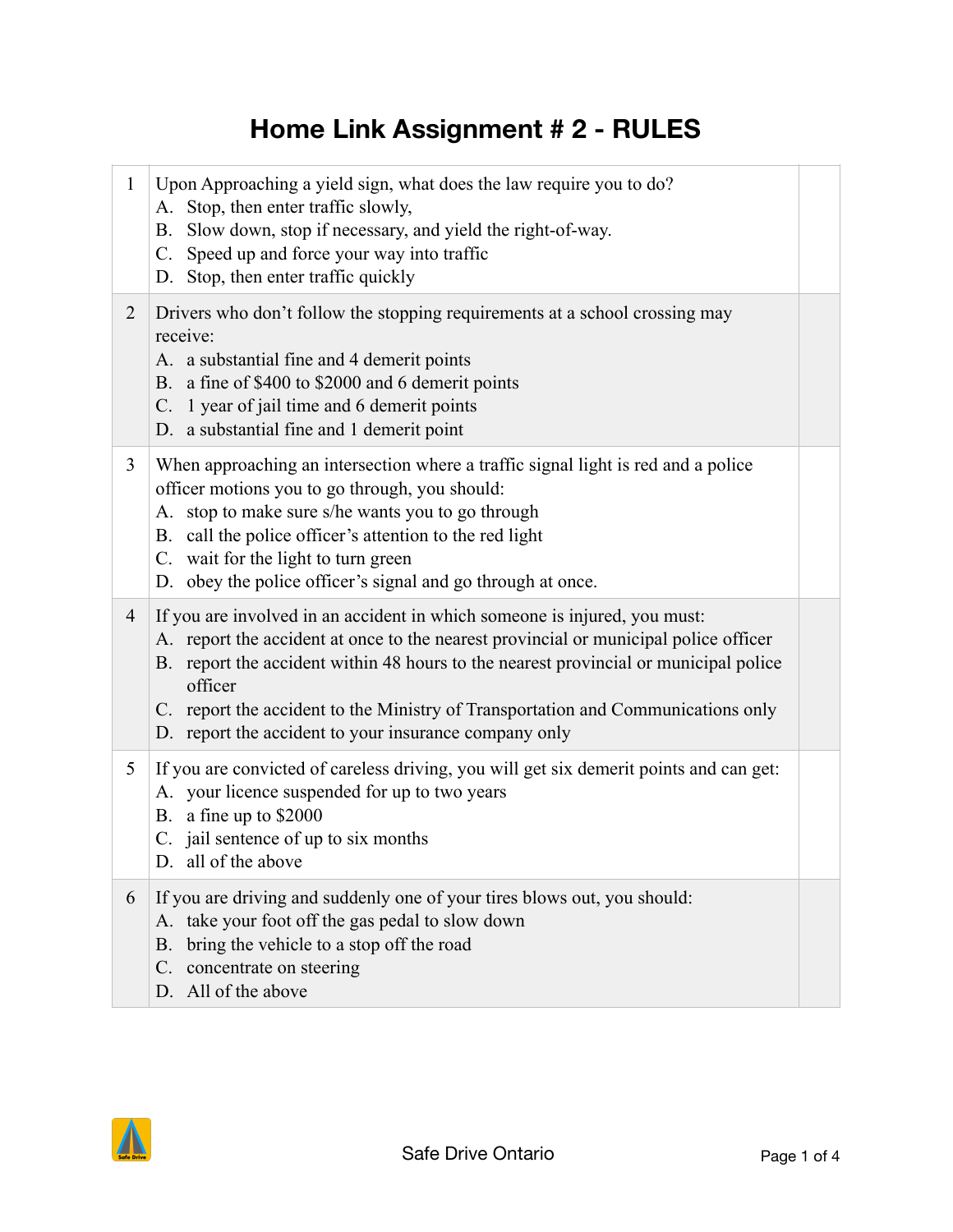| $\tau$ | Under what circumstances may a driver's licence be cancelled?<br>A. For failure to attend a re-examination<br>B. For failure to satisfactorily complete a driver re-examination<br>C. For possession of an altered driver's licence<br>D. Any or all of the above                                           |  |
|--------|-------------------------------------------------------------------------------------------------------------------------------------------------------------------------------------------------------------------------------------------------------------------------------------------------------------|--|
| 8      | A teenage G2 driver with more than 6 months of driving experience may carry<br>between midnight and 5 am:<br>A. up to three passengers aged 19 or under<br>B. only one passenger aged 19 or under<br>C. no passengers aged 19 or under<br>D. no more than two passengers aged 19 or under                   |  |
| 9      | When passing a cyclist, leave at least _______________ distance between your vehicle<br>and the cyclist.<br>A. 1 metre<br>$B.$ 0.5 metre<br>C. there is no minimum distance<br>D. 1 foot                                                                                                                    |  |
| 10     | New drivers caught drinking and driving will receive for the first<br>occurrence.<br>A. a suspension for 30 days if convicted<br>B. a fine of up to \$500 if convicted<br>C. an immediate driver's licence suspension at the roadside for 24 hours<br>D. all of the above                                   |  |
| 11     | How soon after a licensed driver changes his/her name or address is he/she required<br>to notify the ministry of Transportation and Communications?<br>A. Within 6 days<br>B. Within 15 days<br>C. Within 30 days<br>D. At any time prior to renewal of licence                                             |  |
| 12     | When driving on a street designed for two-way traffic, you hear the siren of an<br>emergency vehicle. What does the law require you to do?<br>Signal the driver to pass<br>A.<br>Speed up and get out of the way<br>B.<br>C. Continue at the same speed<br>D. Pull to the right as far as possible and stop |  |

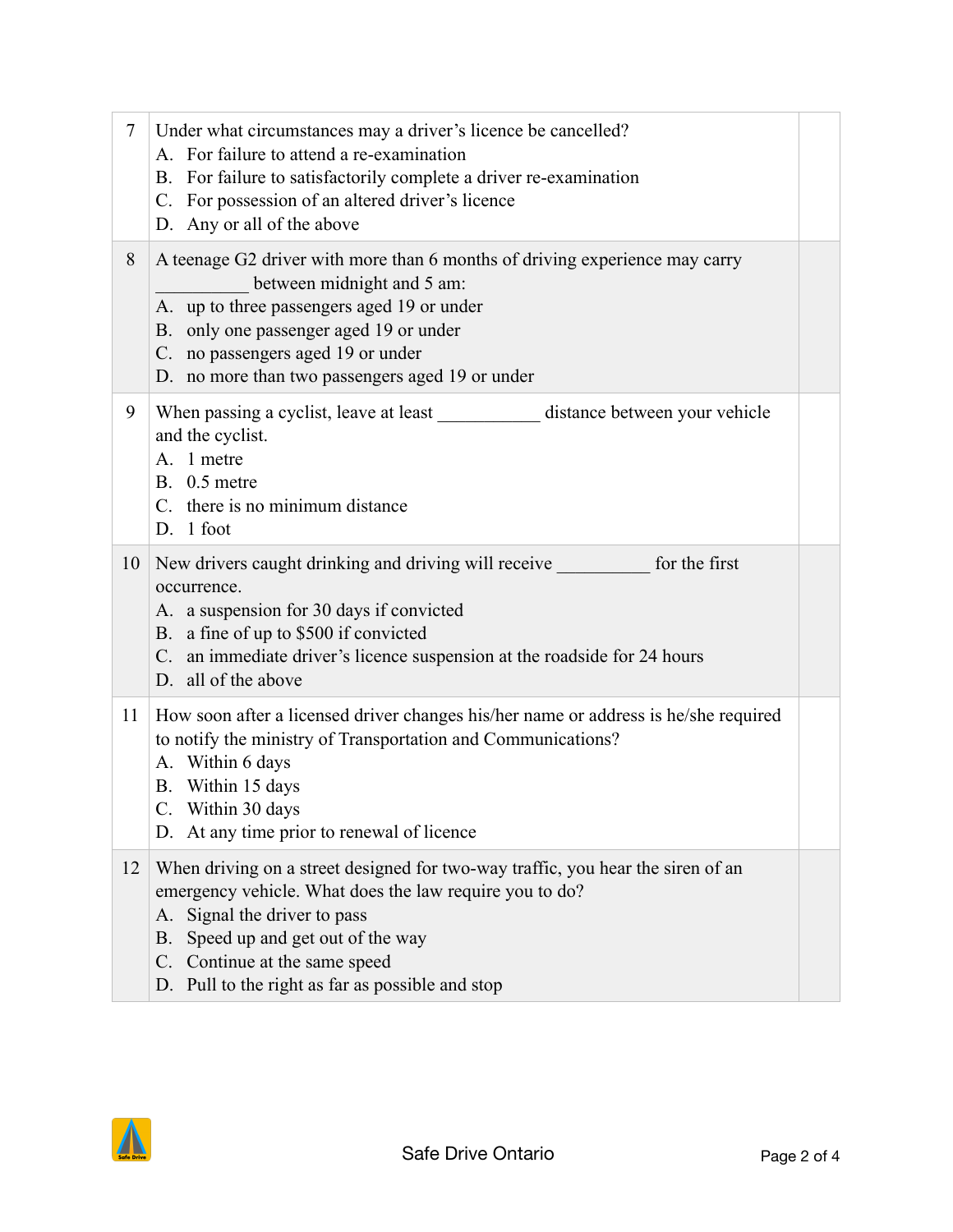| 13 | When a fully-licensed driver accumulates 15 or more demerit points on his/her<br>record, the driver's licence is suspended<br>A. automatically, and for 30 days from receipt of the licence by the MTO<br>B. only if the licence is NOT used for business purposes<br>C. for 3 months<br>D. at the discretion of the Ministry                                                                               |  |
|----|-------------------------------------------------------------------------------------------------------------------------------------------------------------------------------------------------------------------------------------------------------------------------------------------------------------------------------------------------------------------------------------------------------------|--|
| 14 | If the signal light changes from green to amber as you approach an intersection, what<br>should you do?<br>A. Sound your horn to warn pedestrians and other drivers that you do not intend to<br>stop<br>B. Speed up to clear the intersection as quickly as possible<br>C. Continue through the intersection without slowing or stopping<br>D. Stop. If a stop cannot be made safely, proceed with caution |  |
| 15 | When lights are required, drivers must use low-beam headlights<br>A. within 150 metres of an oncoming vehicle.<br>B. within 1 kilometre of an oncoming vehicle<br>C. of their discretion. This is a safety practice, not a law<br>D. within 300 metres of an oncoming vehicle                                                                                                                               |  |
| 16 | If you are approaching an intersection and the traffic lights are not working, you<br>should<br>A. slow down and proceed with caution<br>B. stop until no cars are passing and then go<br>C. yield to the traffic to your right<br>D. treat it as a four-way stop sign                                                                                                                                      |  |
| 17 | If you receive a call while driving and you do not have a passenger who can take the<br>call, you should:<br>A. answer the phone immediately to know what is happening<br>B. text back the person who called saying you are driving at the moment<br>answer the phone only if you are expecting an important call<br>C.<br>D. pull your vehicle over and park to use your cell phone.                       |  |
| 18 | When approaching a sign that reads "merging traffic", you must:<br>stop your vehicle before proceeding<br>A.<br>let the cars behind you go first<br>B.<br>adjust you speed and position to avoid a collision with other vehicles<br>C.<br>D. honk your horn first before prooceeding                                                                                                                        |  |